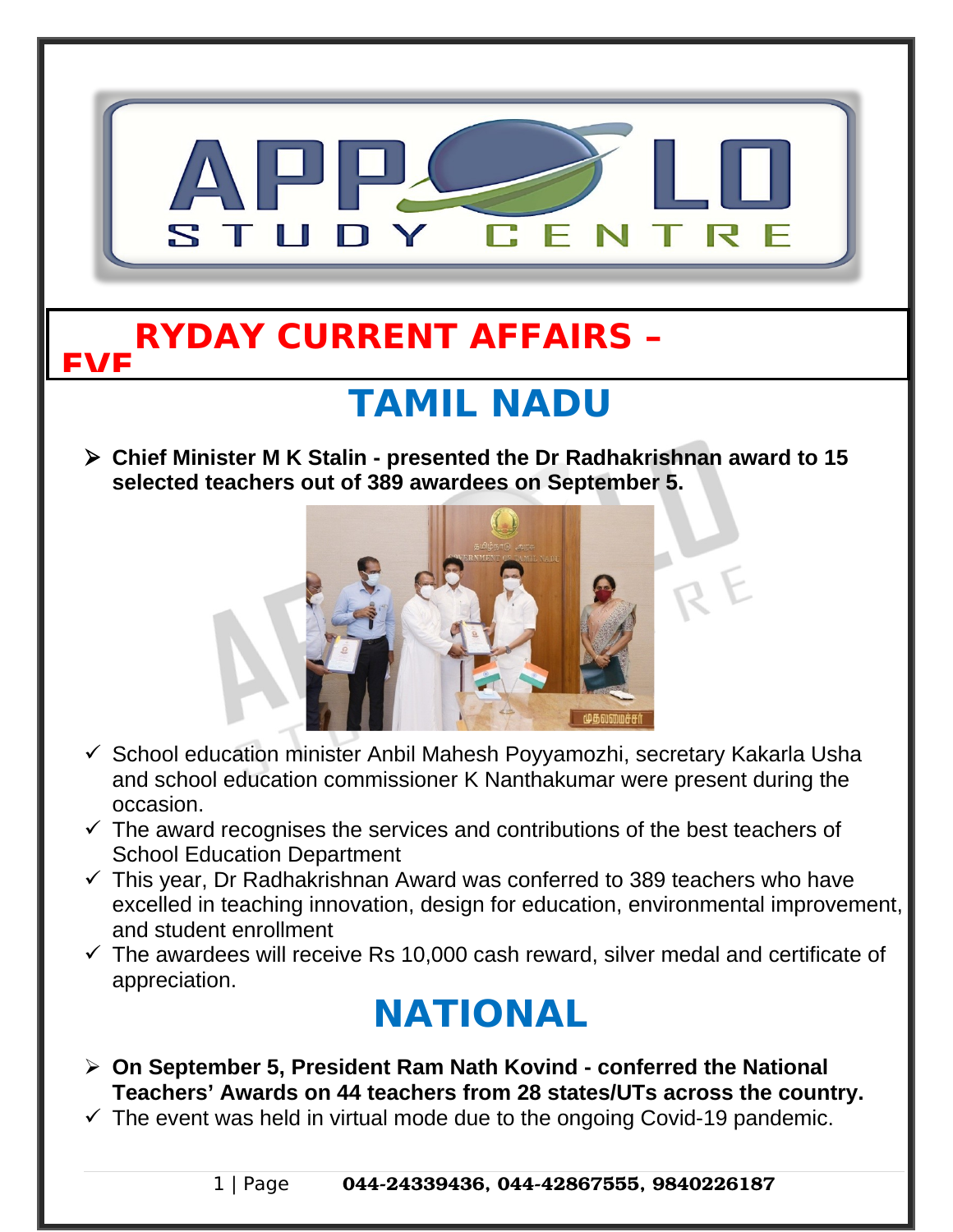The national-level awards are given on Teachers' Day to celebrate the exemplary contribution of some of the finest teachers in enriching the lives of students through innovative teaching methods.



- $\checkmark$  Union Minister of Education Dharmendra Pradhan addressed during the occasion.
- $\checkmark$  A documentary film on each of the 44 awardee teachers, including 10 women teachers, was also shown during the virtual award ceremony.
- $\checkmark$  Among the selected teachers are two each from Uttar Pradesh, Maharashtra, Tamil Nadu, Telangana, Andhra Pradesh, Assam, Sikkim, Odisha, Bihar, Gujarat, and Rajasthan.



- $\checkmark$  A teacher from Eklavya model residential school, Karpawand, Bastar, Chhattisgarh is also among the 44 recipients of the award
- $\checkmark$  Among CBSE schools, two teachers from Delhi's Bal Bharati Public School Dwarka and Rajasthan's Birla Balika Vidyapeeth, Jhunjhunu have made it to the national honours list.

2 | Page 044-24339436, 044-42867555, 9840226187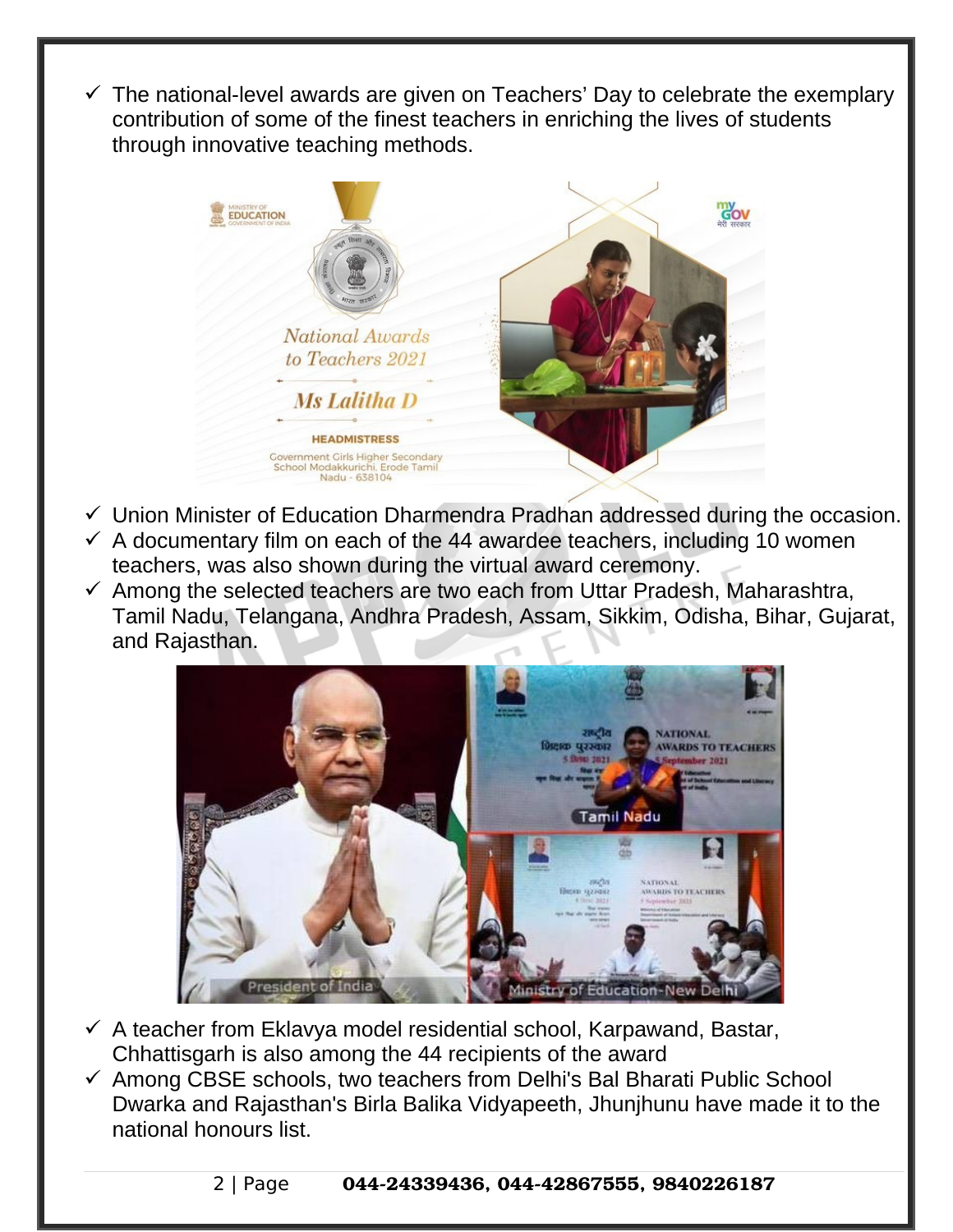- **Two teachers from Tamil Nadu, who received the award from the President, are K Asha Devi and D Lalitha**
- $\checkmark$  Asha Devi is the headmistress of the Panchayat Union Middle School at Piratiyur
	- $\checkmark$  She was the recipient of numerous awards, including the State government's 2019 Best PTA Teacher Award
- $\checkmark$  D Lalitha is the Headmistress of Government Girls Higher Secondary School in Modakurichi.
	- $\checkmark$  She has been teaching Physics to students for the past 19 years
- $\checkmark$  The day marks the beginning of Shikshak Parv-2021 under the Ministry of Education.
- $\checkmark$  The programme will continue till September 17 and would be held in both online and offline modes
- $\checkmark$  The National Teachers' Awards were first instituted in 1958 to recognise excellence and commitment of teachers in shaping the minds as well as future of the youth.



- $\checkmark$  From the mid-60s, September 5, the birth anniversary of former President and eminent educationist Dr Sarvepalli Radhakrishnan which was later adopted as India's Teacher's Day, was taken as the fixed date for conferring these awards.
- $\checkmark$  The awards accord public recognition to meritorious teachers working in elementary and secondary schools.
- $\checkmark$  This year marks the 133<sup>rd</sup> birth anniversary of India's first Vice President, second President, Bharat Ratna Dr. Sarvapalli Radhakrishnan
- $\checkmark$  Teachers' Day is celebrated annually on September 5 to mark the birthday of the country's former President, scholar and philosopher, Dr. Sarvepalli Radhakrishnan, who was born on this day in 1888.

## **SCIENCE, TECHNOLOGY & ENVIRONMENT**

3 | Page 044-24339436, 044-42867555, 9840226187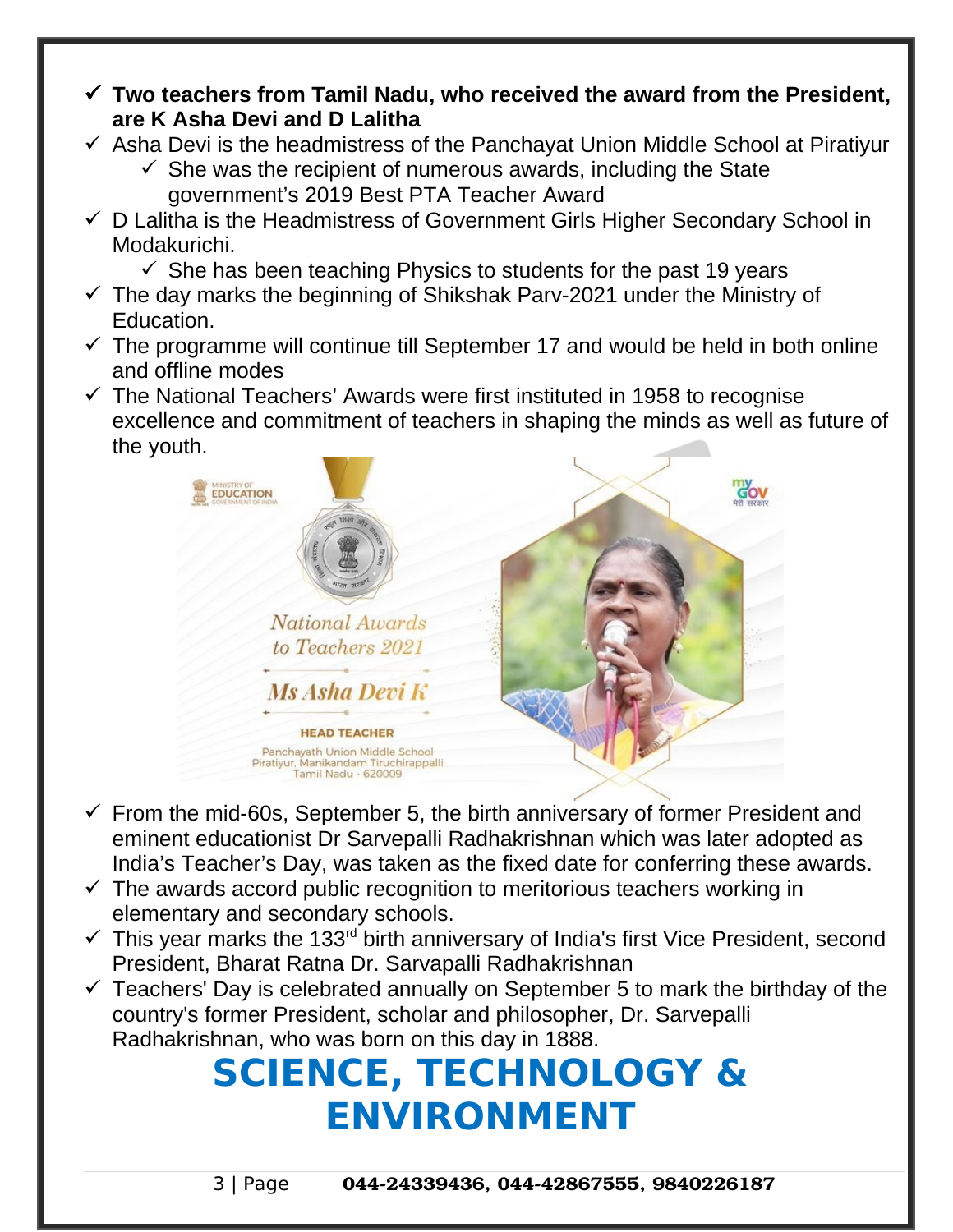- **Bureau of Indian Standards (BIS) has granted a commercial licence to produce packaged drinking water from atmospheric air**
- $\checkmark$  The new technology produces water from air using giant Atmospheric Water Generators (AWGs).

#### **NEW SOURCE**

Atmospheric Water Generators use refrigeration techniques to condense the humidity from moistureladen air to produce water  $\triangleright$  BIS grants a licence to a firm to produce packaged water from atmospheric air  $\triangleright$  Officials say the AWG technology will also help in reducing the load on groundwater

- $\checkmark$  An AWG uses refrigeration techniques to condense the humidity from moistureladen air.
- $\checkmark$  It sucks air from the atmosphere and passes into the machine through a filtration system where contaminants up to 10 microns are filtered out
- $\checkmark$  The filtered air is then passed over the condenser, where cooling coils are in the path.
- $\checkmark$  This provides a temperature differential between the air and the coil surface, thereby resulting in condensation and formation of water in a gigantic water tank
- $\checkmark$  The water in the tank goes through water purification processes to remove solids and odour, if any.
- $\checkmark$  Then it is subjected to added minerals, further treated with UV and ozonised to eliminate micro-organisms

### **OBITUARY**

 **Bureaucrat, scholar and public health expert Keshav Desiraju, a former Union health secretary (66 years) - passed away in Chennai on September 5 following health complications.**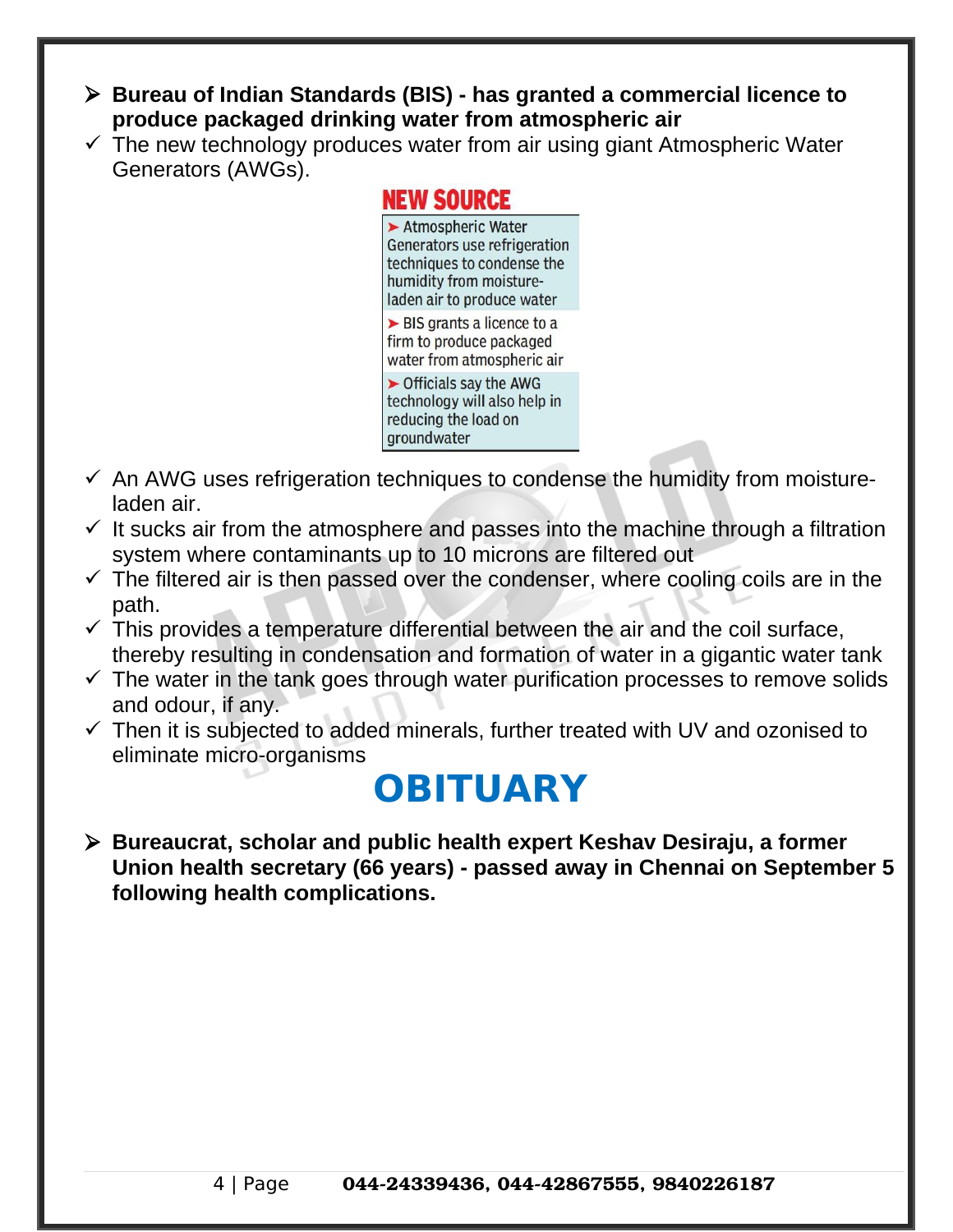

- $\checkmark$  He died on the birth anniversary of his illustrious grandfather S Radhakrishnan, former President of India, which is celebrated as Teachers Day.
- $\checkmark$  An IAS officer from the 1978 batch of the Uttarakhand cadre, Desiraju held several key positions in Tamil Nadu, Uttar Pradesh, Uttarakhand Governments and at the Centre.
- $\checkmark$  On legendary singer M S Subbulakshmi, Desiraju penned a critically acclaimed book, "Of Gifted Voice: The Life and Art of M S Subbalakshmi".
- $\checkmark$  He also was a co-editor with Samiran Nundy and Sanjay Nagral of the book "Healers or Predators? Healthcare Corruption in India".
- $\checkmark$  Desiraju had a Masters degree in economics from the University of Cambridge and a Masters degree in public administration from the John F. Kennedy School of Government, Harvard University.
- $\checkmark$  Desiraju was known for his advocacy of mental health and improving public health.
- $\checkmark$  He had also worked closely with NIMHANS in Bengaluru and was also on the governing board of the Centre for Policy Research.
- $\checkmark$  Desiraju was one of the drafting members of the National Mental Health Policy 2016.
- $\checkmark$  He retired as Union Secretary in the Department of Consumer Affairs.
- $\checkmark$  Post retirement, Desiraju was appointed as the Chairperson of the Governing Board of Population Foundation of India (PFI), an NGO which works towards gender sensitisation along with health policies

# **SPORTS**

- **India concluded the Tokyo Paralympics with an astonishing 19 medals, including five gold medals**
- $\checkmark$  The country finished 24th among 162 participating nations in the overall tally on the basis of gold medal count
- $\checkmark$  The country was placed 20th based on the total numbers of medals (19) won, which includes eight silver and six bronze.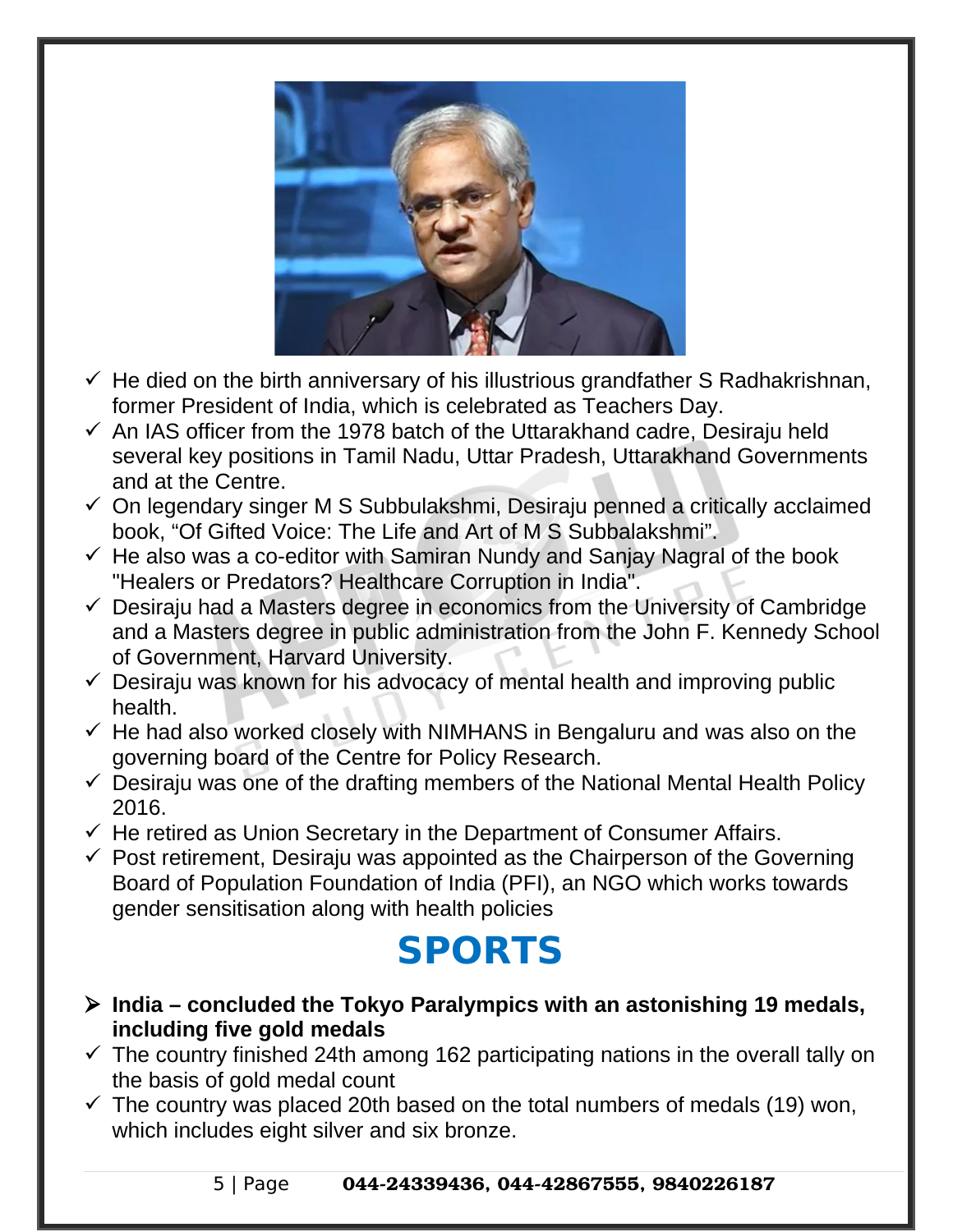- $\checkmark$  India had sent its largest contingent-ever with 54 para athletes competing in nine sporting disciplines.
- $\checkmark$  Seventeen of them left Tokyo with medals, including multiple winners shooters Avani Lakhera (gold, R2 – women's 10m air rifle standing SH1 and bronze, R8 – women's 50m rifle 3 positions SH1) and Singhraj Adhana (silver, P4 – mixed 50m pistol SH1 and bronze, P1 – men's 10m air pistol SH1).
- $\checkmark$  Out of the disciplines represented, a maximum of 8 medals were won in Track and Field events, including Sumit Antil's gold
- $\checkmark$  Further, 5 medals in Shooting (including Lakhera and Manish Narwal's gold), 4 medals in Badminton (including Nagar and Bhagat's gold), 1 medal each in Table tennis (Bhavinaben Patel's silver) and archery (Harvinder Singh's bronze) was won by India

#### Krishna Caps India's gold Rush

India ended the Tokyo Paralympics on a high on Sunday with shuttlers Krishna Nagar and Suhas Yathiraj - who is also the Noida DM - winning a gold and silver respectively. In all, India won a record 19 medals, including 5 gold, to finish 24th among 162 countries

**Krishna Nagar | The 22-year**old man from Jaipur gifted India its second badminton gold when he roared back after losing the second game to beat Hong Kong China's Chu Man Kai 21-17, 16-21, 21-17 in men's singles SH6 class.



#### **5 Records Scripted By Indians**

Sumit Antil (gold) | World record (68.55m throw) in F64 men's javelin

Avani Lekhara (gold) | Equalled the world record (total 249.6 points) and scripted a Paralympic record in R2 women's 10m air rifle standing SH1

**Manish Narwal (gold) | Paralympic** record (total of 218.2 points) in P4 mixed 50m pistol SH1

**Nishad Kumar** (silver) | Asian record (2.06m) in men's high jump T47 **Praveen Kumar** (silver): | Asian record (2.07m) in men's high jump T64



**Mazur of France in the** final of men's Singles SL4 class. He will be the first Indian civil services officer to take part and also win a medal at the Paralympic Games

| <b>Medals</b><br>tally   |                                |      |               |               |              |  |
|--------------------------|--------------------------------|------|---------------|---------------|--------------|--|
| <b>Rank</b>              | <b>Country</b>                 | Gold | <b>Silver</b> | <b>Bronze</b> | <b>Total</b> |  |
|                          | China                          | 96   | 60            | 51            | 207          |  |
| $\overline{\mathbf{z}}$  | <b>Great</b><br><b>Britain</b> | 41   | 38            | 45            | 124          |  |
| 3                        | <b>United</b><br><b>States</b> | 37   | 36            | 31            | 104          |  |
| 24                       | <b>India</b>                   | 5    | 8             | 6             | 19           |  |
| <b>Full Coverage P14</b> |                                |      |               |               |              |  |

**MEDAL TALLY** 

|                         | TOKYO 2020<br><b>PARALYMPIC GAMES</b><br>⊮ |    |              |    |     |
|-------------------------|--------------------------------------------|----|--------------|----|-----|
|                         | Country                                    | G  | $\mathbf{s}$ | B  | T   |
| $\mathbf{I}$            | <b>CHN</b>                                 | 96 | 60           | 51 | 207 |
| $\overline{2}$          | <b>GBR</b>                                 | 41 | 38           | 45 | 124 |
| $\overline{\mathbf{3}}$ | <b>USA</b>                                 | 37 | 36           | 31 | 104 |
| $\overline{4}$          | <b>RPC</b>                                 | 36 | 33           | 49 | 118 |
| 5                       | <b>NED</b>                                 | 25 | 17           | 17 | 59  |
| 6                       | <b>UKR</b>                                 | 24 | 47           | 27 | 98  |
| $\overline{7}$          | BRA                                        | 22 | 20           | 30 | 72  |
| 8                       | <b>AUS</b>                                 | 21 | 29           | 30 | 80  |
| 9                       | <b>ITA</b>                                 | 14 | 29           | 26 | 69  |
| 24                      | <b>India</b>                               | 5  | 8            | 6  | 19  |

- $\checkmark$  Before this edition till Rio 2016, India had won only 12 medals at the Paralympics
- $\checkmark$  Badminton and Taekwondo made their Games debut in Tokyo, both of which were represented by India
- $\checkmark$  On September 5, para shuttlers Krishna Nagar and Noida's district magistrate Suhas Yathiraj bagged a historic gold and silver to complete the country's campaign in the Games
- $\checkmark$  Jaipur-born Nagar defeated Hong Kong China's, Chu Man Kai in men's Singles SH6 class to win the gold medal
- $\checkmark$  Nagar won India's second gold after Pramod Bhagat and fifth overall medal from the badminton courts
- $\checkmark$  Suhas, a bureaucrat currently posted as the GB Nagar DM, lost to France's world No.1 Lucas Mazur in the final of men's Singles SL4 class to settle for silver.
- $\checkmark$  He also became the first-ever IAS officer to win a medal at the Paralympics